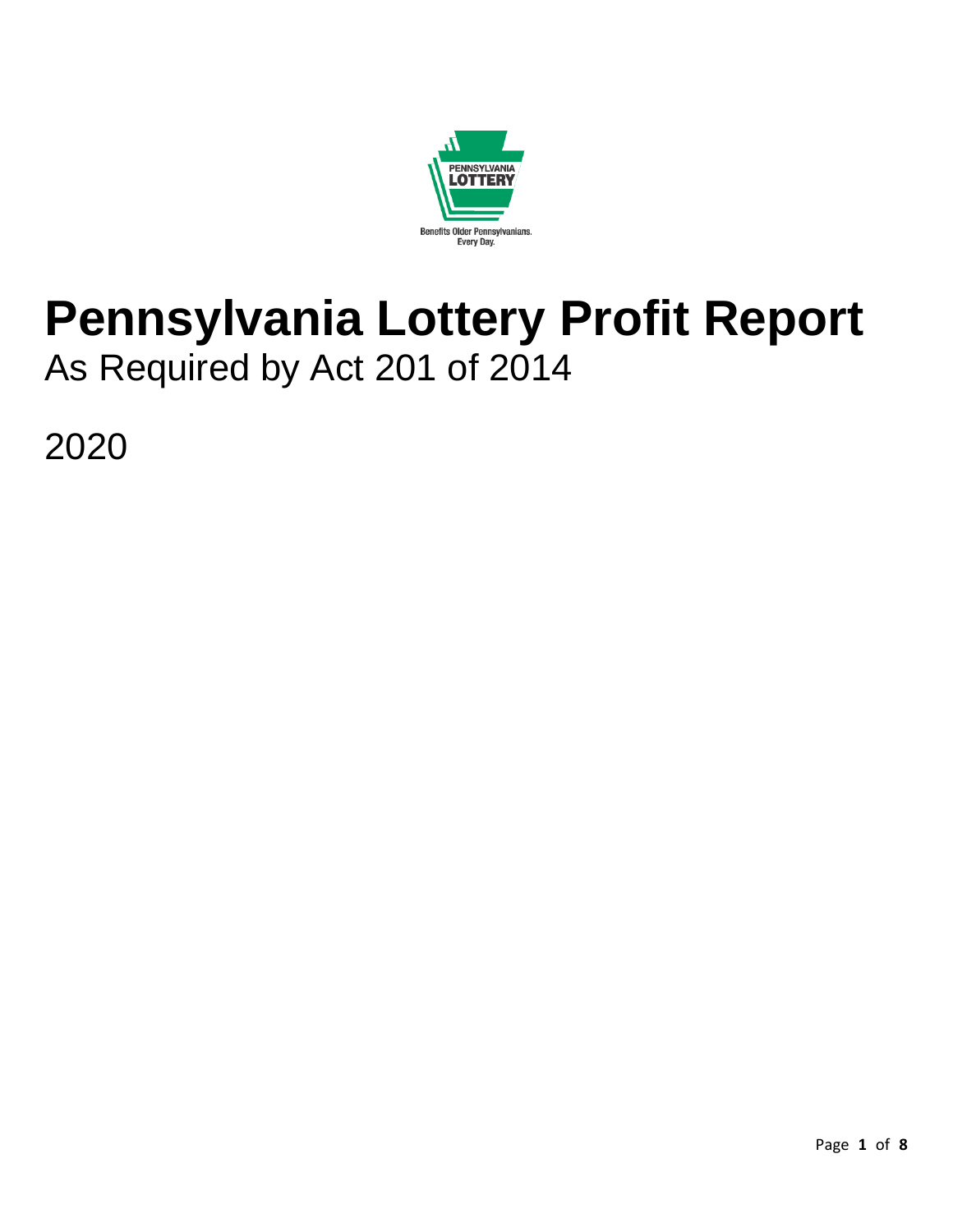The Pennsylvania Lottery remains the only state lottery that designates all of its proceeds to programs that benefit older residents. Since its inception in 1971 until June 30, 2020, the Pennsylvania Lottery had contributed over \$31 billion to programs that include property tax and rent rebates; free and reducedfare transit; the low-cost prescription drug programs PACE and PACENET; care services; and the 52 Area Agencies on Aging, including full- and part-time senior centers throughout the state.

By law (Act 97 of 2019), the Pennsylvania Lottery is currently required to return 20 percent in net profits for programs that benefit older Pennsylvanians. Using the reduction of the minimum rate of return, the Lottery is able to execute a diverse product portfolio to maximize profits for senior programs. Even as the mandated rate of return has dropped, Lottery sales and profits have increased.

Act 53 of 2008 granted the Pennsylvania Lottery temporary relief from the mandated 30 percent minimum return that had been in place since the Lottery's inception. The Lottery was given the latitude to return a minimum of 27 percent through fiscal year 2010-11. Act 23 of 2011 extended the 27 percent minimum return through fiscal year 2014-15. Act 201 of 2014 set the minimum return percentage at 25 percent starting with fiscal year 2014-15. Act 97 of 2019 set the minimum return percentage at 20 percent starting with fiscal year 2019 and continuing through June 30, 2024. (Note: Per Act 47 of 2018, iLottery is excluded from the profit margin requirement.)

Because the lottery game development process can in some cases take up to a year, it is important for the Lottery to have some level of certainty regarding the minimum return percentage requirement. Increasing player demand for higher payout (i.e. lower profit margin) games will require extending, or preferably eliminating, the minimum profit margin requirement that expires in 2024. Without it, and the flexibility to offer the games Lottery players want, the Lottery will be forced to rein in payouts, which will have a negative impact on sales and profits.

This annual profit report is required by Act 201 of 2014. This profit report includes analysis of fiscal year 2019-20, and a look ahead to 2020-21.

# **FISCAL YEAR 2019-20 ANALYSIS**

Although the Pennsylvania Lottery faced many challenges in fiscal year 2019-20, such as low multi-state jackpots and the COVID-19 pandemic, it recorded the second-best sales year in its 48-year history. After mitigation efforts began in mid-March, overall Lottery sales decreased by about 25 percent as approximately 30 percent of its retailers closed; however, as retailers began to reopen, sales improved.

The \$4.47 billion (\$4,469,473,516) in traditional sales was topped only by fiscal year 2018-19 record traditional sales of \$4.50 billion (\$4,503,328,678); a decrease of \$33.86 million, or 0.75 percent.

For the ninth consecutive year, the Lottery recorded profits exceeding \$1 billion during fiscal year 2019- 20. Fiscal year 2019-20 net profits of \$1,141,800,788 were topped only by fiscal year 2018-19 record profits of \$1,143,225,749. Net revenues decreased by \$1.42 million, or 0.12 percent, compared to the prior fiscal year.

The Lottery paid a record \$2.93 billion in traditional prizes, meaning more than 65 cents of every Lottery sales dollar went back to players. A total of 79 winning tickets of \$1 million or more were paid to players during the fiscal year.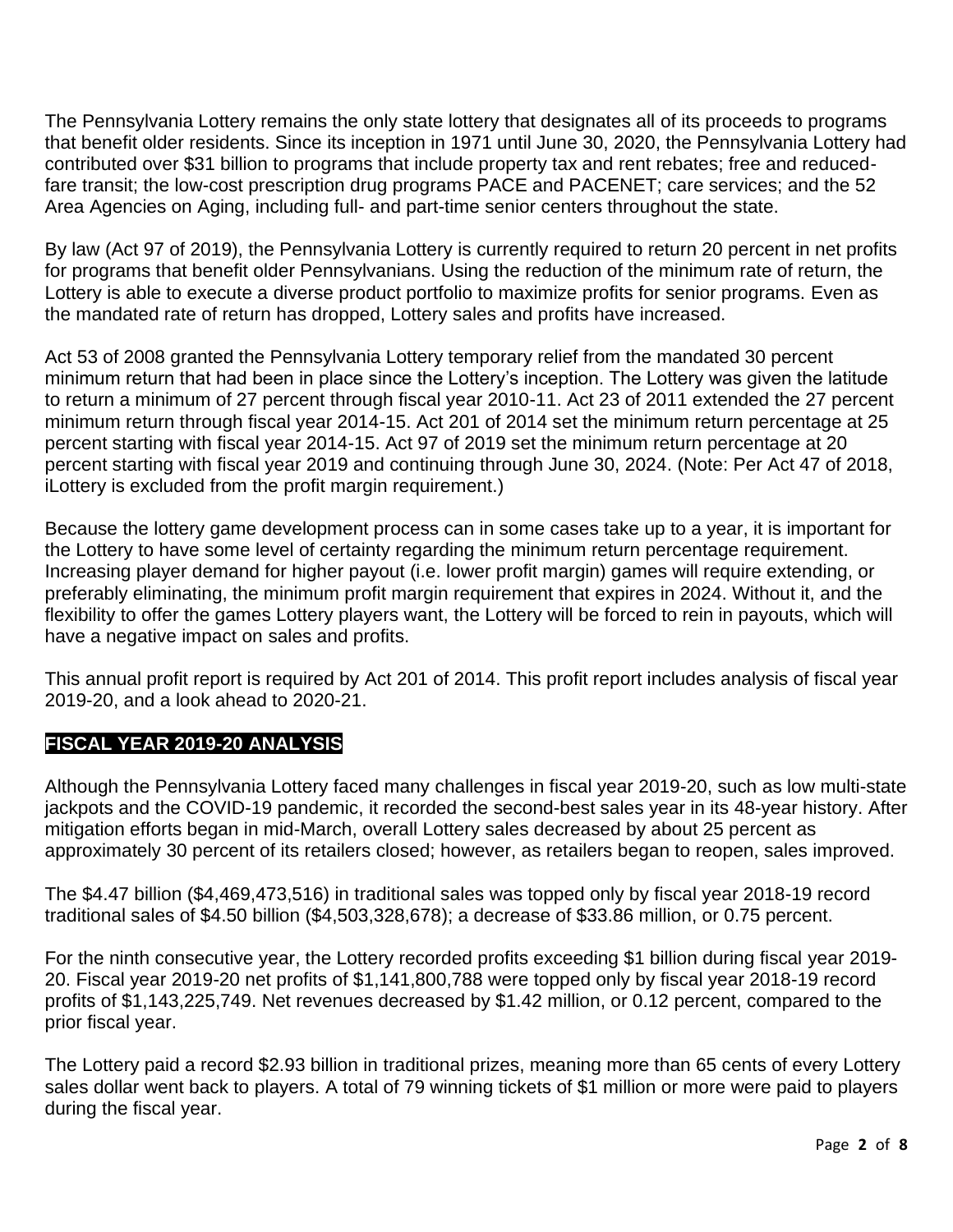More than 10,000 licensed Lottery retailers statewide earned over \$234.9 million in regular commissions and over \$22.5 million in additional retailer incentive for a total of over \$257.4 million in total sales and bonus commissions, which equates to 5.76 percent commission on traditional sales. Total retailer commissions decreased by \$8.55 million, or 3.21 percent, over the prior fiscal year.

Operating costs remained one of the lowest in the country at 2.56 percent of traditional ticket sales.

The Pennsylvania Lottery remains one of the best-performing lotteries of the 45 U.S. lotteries, ranking 5th in population, 6th in traditional ticket sales, and 8th in profits in fiscal year 2018-19 (i.e. the most recent industry statistics available, LaFleur's Almanac 2020). It should be noted that Pennsylvania would rank 6<sup>th</sup> in profits if transfers from video lottery terminal (VLT) revenues were not included in Ohio and Maryland profit totals. The PA Lottery outperformed the industry in per capita Scratch-Off sales, ranking 4<sup>th</sup> in the U.S.

# **LOTTERY PROFIT MARGIN IN FISCAL YEAR 2019-2019-2019-20**

The Lottery ended fiscal year 2019-20 with a net profit margin of 24.6 percent, down from the 25.2 percent recorded in fiscal year 2018-19. Even with much lower than average multi-state jackpot levels and the onset of a global pandemic, the Lottery managed to come within \$1.4 million or 0.12 percent, of setting a new profit record. It should be noted that in the last two fiscal years, the Lottery has recorded its two lowest years for profit margin – 25.2 percent and 24.6 percent – yet also its two highest years for total profit dollars.



**PA LOTTERY PROFITS (\$M) AND % RETURN FY2009-10 to FY2019-20**

*Note: The Total Net Revenue as reported on the comparative financial statements is made up of the Net Traditional Revenue, Net Gaming Revenue, and the Retail Incentive Program expense. The profit margin requirement pertains only to the Net Traditional Revenue.*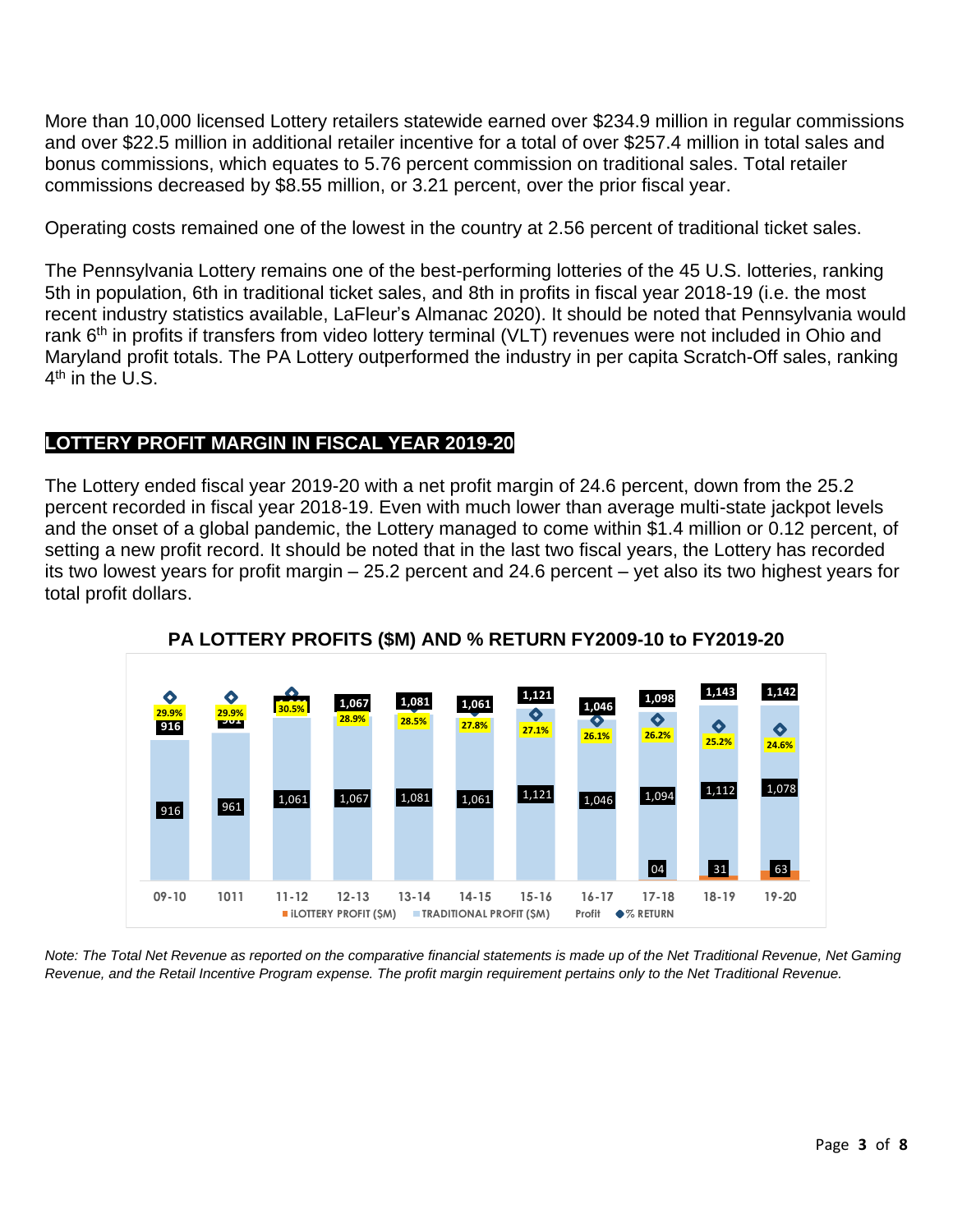It should also be noted that none of the states ranked above Pennsylvania in profit have a profit margin mandate.

| Pennsylvania Ranks 6th in Net Income -<br>None of the States Ranked Above Pennsylvania<br>Have Mandated Profit Percentage Requirements | Profit %<br><b>Mandate?</b> |                                                                                                     |  |  |  |  |
|----------------------------------------------------------------------------------------------------------------------------------------|-----------------------------|-----------------------------------------------------------------------------------------------------|--|--|--|--|
| 1. New York                                                                                                                            | <b>NO</b>                   |                                                                                                     |  |  |  |  |
| 2. Florida                                                                                                                             | <b>NO</b>                   | PA is one of only 7 states that still have a<br>profit percentage requirement: Delaware, Louisiana, |  |  |  |  |
| 3. California                                                                                                                          | <b>NO</b>                   | New Jersey, New Mexico, Rhode Island and Tennessee.                                                 |  |  |  |  |
| 4. Texas                                                                                                                               | <b>NO</b>                   |                                                                                                     |  |  |  |  |
| 5. Georgia                                                                                                                             | <b>NO</b>                   | State lotteries with the highest profit per capita in absolute dollars are among the states with    |  |  |  |  |
| 6. Pennsylvania                                                                                                                        | <b>YES</b>                  | the lowest percentage return rates.<br>- Source: October 2015 NASPL Study                           |  |  |  |  |

# **STATE OF THE LOTTERY GAME PORTFOLIO IN FISCAL YEAR 2019-20**

The Pennsylvania Lottery maintains a diverse product portfolio, providing lottery games that meet an equally diverse consumer population. The Lottery's product portfolio continues to add to that diversity with recent additions such as a horse racing-themed monitor game named Derby Cash in fiscal year 2019-20, Xpress Sports monitor games in fiscal year 2018-19, Keno and iLottery in fiscal year 2017-18, and Fast Play games in fiscal year 2016-17.

#### **Scratch-Offs**

Scratch-Off games set a new sales record in fiscal year 2019-20 of \$3.20 billion, up \$213.5 million, or 7.1 percent, from the previous year.

Every Scratch-Off price point above \$3 increased sales over the previous year. The \$20 and \$30 price points were up a combined \$116.2 million. The \$1, \$2 and \$3 price points continued their downward trend - together the three price points were down \$31.9 million. The Scratch-Off sales mix continues to shift toward the higher price point (i.e. higher payout) games. Higher price point scratch-off tickets have a lower profit margin; however, because of their high sales volume, they generate more profit dollars.

The following table shows the sales migration toward the higher price point games over the last eight fiscal years. As a result, the average selling price has increased over the previous in every fiscal year. In fiscal year 2019-20, the \$5 and above price points accounted for 88.5 percent of all Scratch-Off sales.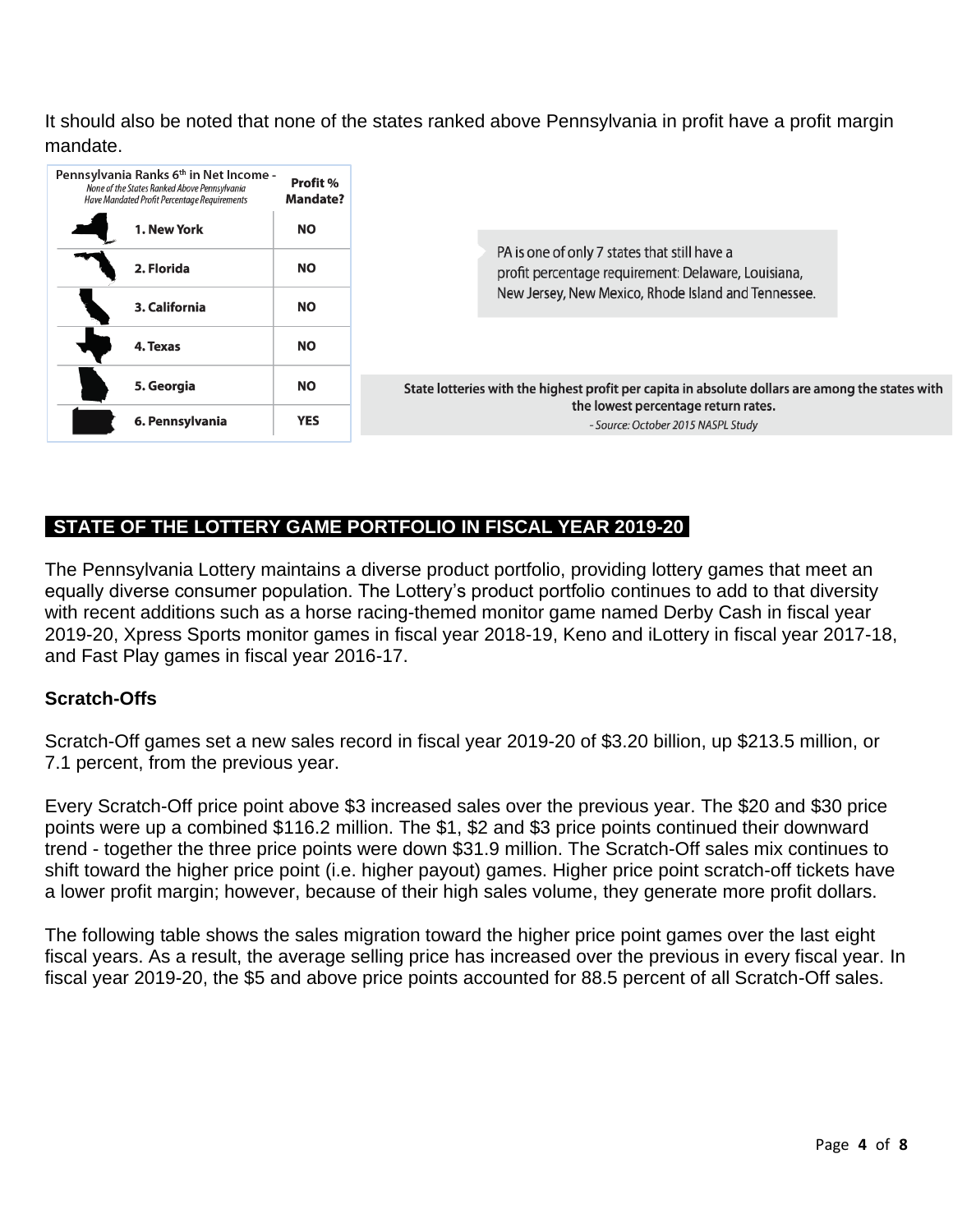| <b>FY</b>   | \$1  | \$2  | \$3  | \$5   | \$10  | \$20  | \$30  | Avg Sell Price |
|-------------|------|------|------|-------|-------|-------|-------|----------------|
| 19-20       | 2.3% | 4.6% | 4.6% | 29.1% | 23.1% | 23.4% | 13.0% | \$6.30         |
| 18-19       | 3.1% | 5.4% | 4.9% | 29.7% | 21.9% | 22.9% | 12.2% | \$5.85         |
| $17 - 18$   | 3.4% | 5.8% | 5.3% | 31.0% | 20.8% | 22.8% | 10.9% | \$5.61         |
| $16 - 17$   | 3.6% | 6.4% | 5.4% | 31.9% | 20.6% | 23.2% | 8.9%  | \$5.41         |
| $15 - 16$   | 3.9% | 7.2% | 5.7% | 32.6% | 21.1% | 22.1% | 7.4%  | \$5.15         |
| $14 - 15$   | 4.1% | 7.5% | 6.3% | 30.5% | 20.0% | 24.7% | 6.8%  | \$5.12         |
| $13 - 14$   | 4.5% | 8.7% | 7.0% | 29.8% | 19.7% | 25.9% | 4.5%  | \$4.87         |
| $ 12 - 13 $ | 5.0% | 9.8% | 7.0% | 30.6% | 19.3% | 28.3% |       | \$4.59         |

## **Scratch-Offs - Percentage of Sales by Price Points**

The Scratch-Off game category accounted for 71.7 percent of total traditional sales in fiscal year 2019- 20, up from 66.4 percent in 2018-19. Most of that increased share of the product mix came from the 11.8 percent growth in sales of the \$10 and above price points.

# **Multi-State Lotto: Powerball®, Mega Millions® and Cash4Life®**

Powerball® sales declined by \$122.6 million or 47.1 percent. Mega Millions® declined by \$123.4 million or 53.7 percent. Both games suffered from a very poor year in jackpot run luck combined with being up against strong jackpot runs in fiscal year 2018-19. Mega Millions, in particular, was up against a record \$1.6 billion jackpot run that ended in October 2018. In fiscal year 2019-20, Powerball saw its lowest average jackpot since fiscal year 2014-15, and its lowest maximum jackpot in the past eight years. Mega Millions fared slightly better, but had its lowest average jackpot in the last three years and its lowest maximum jackpot in the last four years.

| Powerball Jackpots by Fiscal Year |                 |               | Mega Millions Jackpots by Fiscal Year |           |                             |               |  |  |
|-----------------------------------|-----------------|---------------|---------------------------------------|-----------|-----------------------------|---------------|--|--|
| FY                                | Average Jackpot | Max Jackpot   |                                       | <b>FY</b> | Average Jackpot Max Jackpot |               |  |  |
| FY.1213                           | <b>\$120M</b>   | <b>\$600M</b> |                                       | FY.1213   | S43M                        | <b>S190M</b>  |  |  |
| FY.1314                           | <b>\$118M</b>   | <b>\$425M</b> |                                       | FY.1314   | <b>\$98M</b>                | <b>\$636M</b> |  |  |
| FY.1415                           | <b>S103M</b>    | <b>\$500M</b> |                                       | FY.1415   | <b>\$94M</b>                | <b>\$321M</b> |  |  |
| FY.1516                           | <b>\$166M</b>   | \$1500M       |                                       | FY.1516   | \$101M                      | <b>\$390M</b> |  |  |
| FY.1617                           | <b>S159M</b>    | <b>\$478M</b> |                                       | FY.1617   | \$77M                       | <b>\$540M</b> |  |  |
| FY.1718                           | <b>S174M</b>    | <b>\$700M</b> |                                       | FY.1718   | <b>\$147M</b>               | <b>\$521M</b> |  |  |
| FY.1919                           | <b>\$203M</b>   | <b>\$750M</b> |                                       | FY.1919   | <b>S219M</b>                | \$1600M       |  |  |
| FY.1920                           | <b>\$106M</b>   | <b>\$394M</b> |                                       | FY.1920   | \$142M                      | \$410M        |  |  |

The multi-state Cash4Life® group changed Cash4Life® from twice weekly to daily drawings on July 1, 2019, following up on the success of Pennsylvania's Match 6 Lotto move from twice weekly to daily drawings. A full fiscal year of daily drawings shows impressive growth in Cash4Life® sales. Cash4Life® sales were up \$8.9 million, or 53.4 percent, year over year. The move to daily drawings for Match 6 and Cash4Life® should signal to the rest of the industry that the "convenience" of daily drawing can serve as a model for transforming other games to daily drawings as well.

The multi-state game category accounted for \$269.6 million, or 6.0 percent, of total traditional sales in fiscal year 2019-20.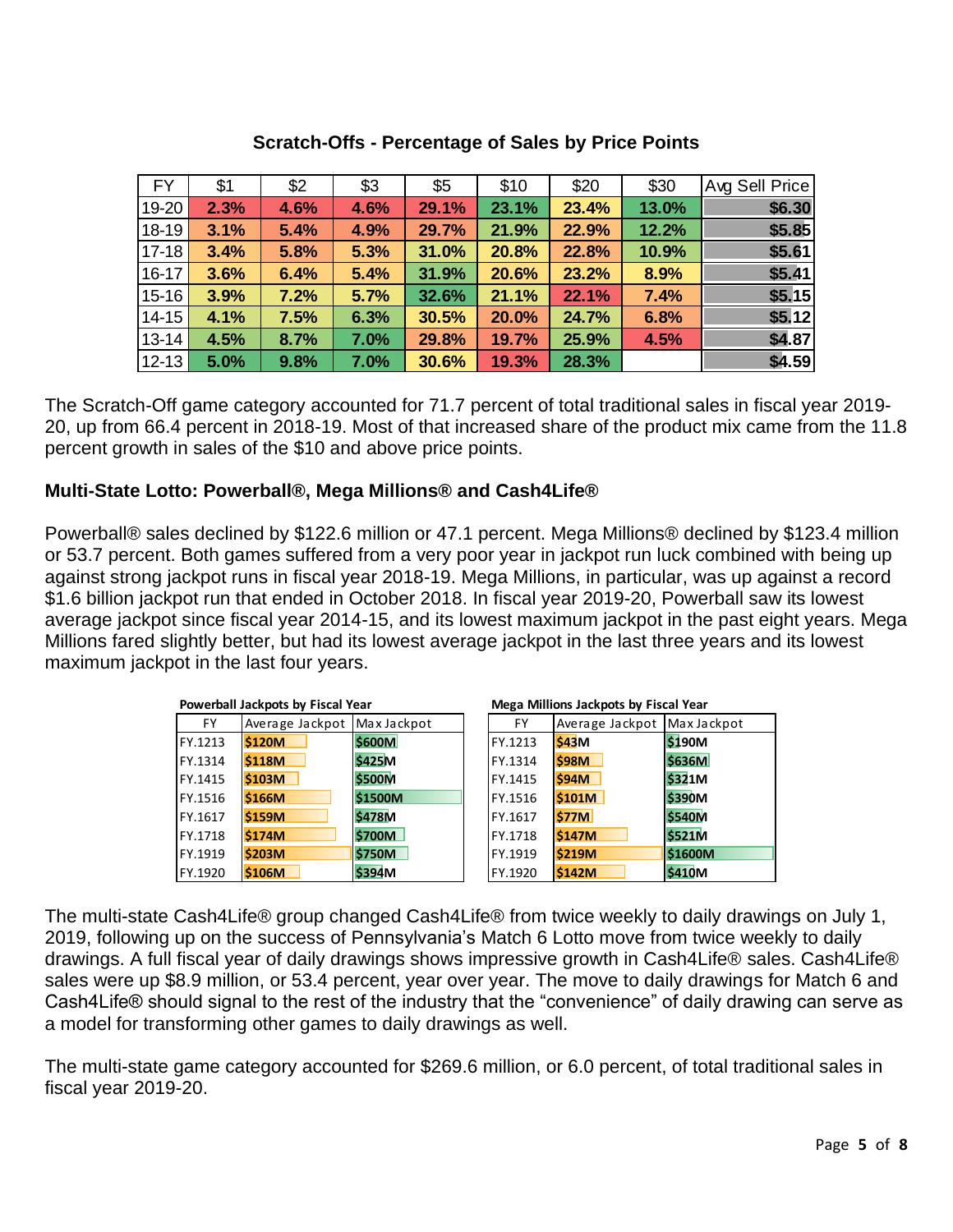## **In-State Lotto: Cash 5, Match 6 Lotto and Treasure Hunt**

Overall, the in-state lotto game category was down \$18.0 million, or 6.6 percent, in fiscal year 2019-20 over the prior fiscal year. Cash 5 sales were down \$21.4 million or 18.6 percent. Treasure Hunt sales were up \$2.3 million or 8.6 percent. Match 6 Lotto sales were up \$1.1 million or 0.8 percent. The in-state lotto game category accounted for \$253.9 million, or 5.7 percent, of total traditional sales in fiscal year 2019-20.

## **PICK Games: PICK 2, PICK 3, PICK 4, PICK 5 and Wild Ball**

PICK games ended fiscal year 2019-20 up \$1.3 million, or 0.2 percent, as compared to the prior year. The Wild Ball feature for the PICK family of games continued to be a bright spot in this segment of the game portfolio, generating \$31.3 million in new sales. Wild Ball accounted for about 5.4 percent of PICK sales. PICK games accounted for \$576.4 million or 12.9 percent of total traditional sales in fiscal year 2019-20.

#### **Millionaire Raffle**

The Lottery sold all of the 500,000 tickets available for the New Year's Eve Millionaire Raffle #29. Sales were aided by eight weekly drawings where one prize of \$100,000 was awarded each week.

#### **Fast Play**

Sales of Fast Play games totaled over \$102.7 million in fiscal year 2019-20. This was a decrease of \$0.5 million, or 0.5 percent, over fiscal 2018-19.

Fast Play accounted for 2.3 percent of total traditional sales in fiscal year 2019-20.

#### **Monitor Games (Keno and Xpress Sports)**

The Lottery began selling Keno on May 7, 2018. In 2019-20, Keno sales generated over \$47.1 million, up \$2.7 million or 6.1 percent over fiscal year 2018-19.

Xpress Sports, including football and car racing themed drawings, launched in August 2018. The Lottery replaced the football-themed game with horseracing in November 2019. Xpress Sports games added \$6.5 million in sales for fiscal year 2019-20, up \$4.3 million or 194.2 percent over fiscal year 2018-19.

Monitor games in total contributed \$53.7 million in fiscal year 2019-20. They accounted for 1.2 percent of the traditional game portfolio.

#### **iLottery**

Fiscal year 2018-19 was the first full fiscal year of sales for iLottery, in which it generated over \$381 million in play and \$31.3 million in profit. In fiscal year 2019-20, iLottery generated \$731 million in play, \$4.2 million in online Draw game sales, and \$63.4 million in profit, which was more than double compared to the prior fiscal year.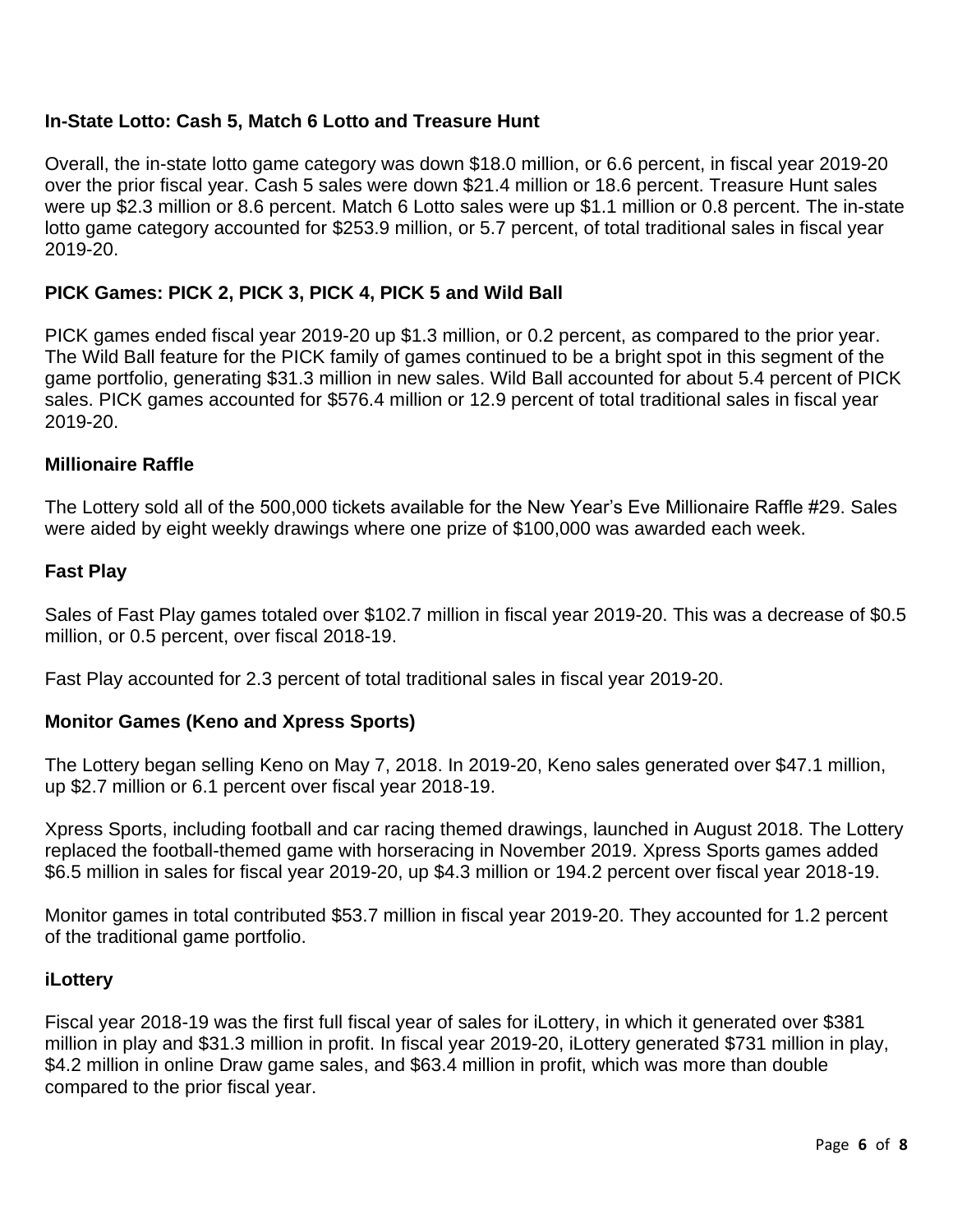The Lottery continues to expand the Draw games available for online purchase, which now includes Powerball®, Mega Millions®, Cash4Life® and Treasure Hunt.

## **FISCAL YEAR 2020-21 AND BEYOND**

The PA Lottery projects traditional sales of \$4.65 billion in fiscal year 2020-21, an increase of \$183.0 million or 4.09 percent. Additionally, the Lottery projects iLottery play of \$940.0 million, an increase of \$208.7 million or 28.6 percent, and online draw sales of \$27.8 million.

Fiscal year 2020-21 profits from traditional games sales (i.e. excluding online sales) are projected to increase by more than \$57.9 million, or 5.26 percent, to \$1.16 billion. iLottery profits are projected to grow by \$19.3 million, or 30.5 percent, for a total of \$82.7 million. Combined profits are projected to reach \$1.24 billion for fiscal year 2020-21, which would be an increase of \$99.8 million or 8.74 percent.

Both sales and profit budget projections would represent new records should the Lottery achieve its goals.

Estimated sales and profits for fiscal year 2020-21 and the next five years are shown in the tables below.

| <b>TRADITIONAL SALES (\$,000)</b>  | 2019-20   | 2020-21 Bdgt | 2021-22 Est | 2022-23 Est | 2023-24 Est | 2024-25 est | 2025-26 Est |
|------------------------------------|-----------|--------------|-------------|-------------|-------------|-------------|-------------|
| Scratch-off                        | 3,203,206 | 3,342,986    | 3,466,820   | 3,605,493   | 3,749,713   | 3,899,701   | 4,055,689   |
| Fast Play                          | 102,734   | 105,996      | 111,065     | 115,507     | 120,127     | 124,933     | 129,930     |
| Draw Games                         | 1,109,853 | 1,147,184    | 1,176,465   | 1,207,237   | 1,239,581   | 1,273,578   | 1,309,319   |
| <b>All Monitor Games</b>           | 53,681    | 56,278       | 59,001      | 61,361      | 63,816      | 66,368      | 69,023      |
| <b>Total Sales</b>                 | 4,469,473 | 4,652,443    | 4,813,351   | 4,989,599   | 5,173,236   | 5,364,580   | 5,563,961   |
|                                    |           |              |             |             |             |             |             |
| <b>TRADITIONAL PROFIT (\$,000)</b> | 2019-20   | 2020-21 Bdgt | 2021-22 Est | 2022-23 Est | 2023-24 Est | 2024-25 est | 2025-26 Est |
| Scratch-off Profit                 | 640,641   | 668,597      | 689,897     | 713,888     | 738,693     | 764,341     | 790,859     |
| Fast Play Profit                   | 20,444    | 21,093       | 22,102      | 22,870      | 23,665      | 24,487      | 25,336      |
| Draw Games Profit                  | 429,117   | 457,726      | 469,410     | 481,688     | 494,593     | 508,158     | 522,418     |
| <b>All Monitor Games</b>           | 10,736    | 11,481       | 12,036      | 12,518      | 13,018      | 13,539      | 14,081      |
| <b>Total Net Profit</b>            | 1,100,938 | 1,158,897    | 1,193,445   | 1,230,963   | 1,269,970   | 1,310,525   | 1,352,695   |
|                                    |           |              |             |             |             |             |             |
| Combined Profit (\$,000)           | 2019-20   | 2020-21 Bdgt | 2021-22 Est | 2022-23 Est | 2023-24 Est | 2024-25 est | 2025-26 Est |
| i Lottery Profit                   | 63,379    | 82,720       | 86,856      | 91,199      | 95,759      | 100,547     | 105,574     |
| <b>Traditional Profit</b>          | 1,100,938 | 1,158,897    | 1,193,445   | 1,230,963   | 1,269,970   | 1,310,525   | 1,352,695   |
| Profit                             | 1,141,801 | 1,229,617    | 1,258,301   | 1,300,162   | 1,343,728   | 1,389,072   | 1,436,269   |
| Profit Change                      | (1, 425)  | 87,816       | 28,684      | 41,861      | 43,566      | 45,343      | 47,197      |
| Profit Change %                    | $-0.12%$  | 7.69%        | 2.33%       | 3.33%       | 3.35%       | 3.37%       | 3.40%       |
| Total Net Profit %                 | 24.63%    | 24.91%       | 24.79%      | 24.67%      | 24.55%      | 24.43%      | 24.31%      |